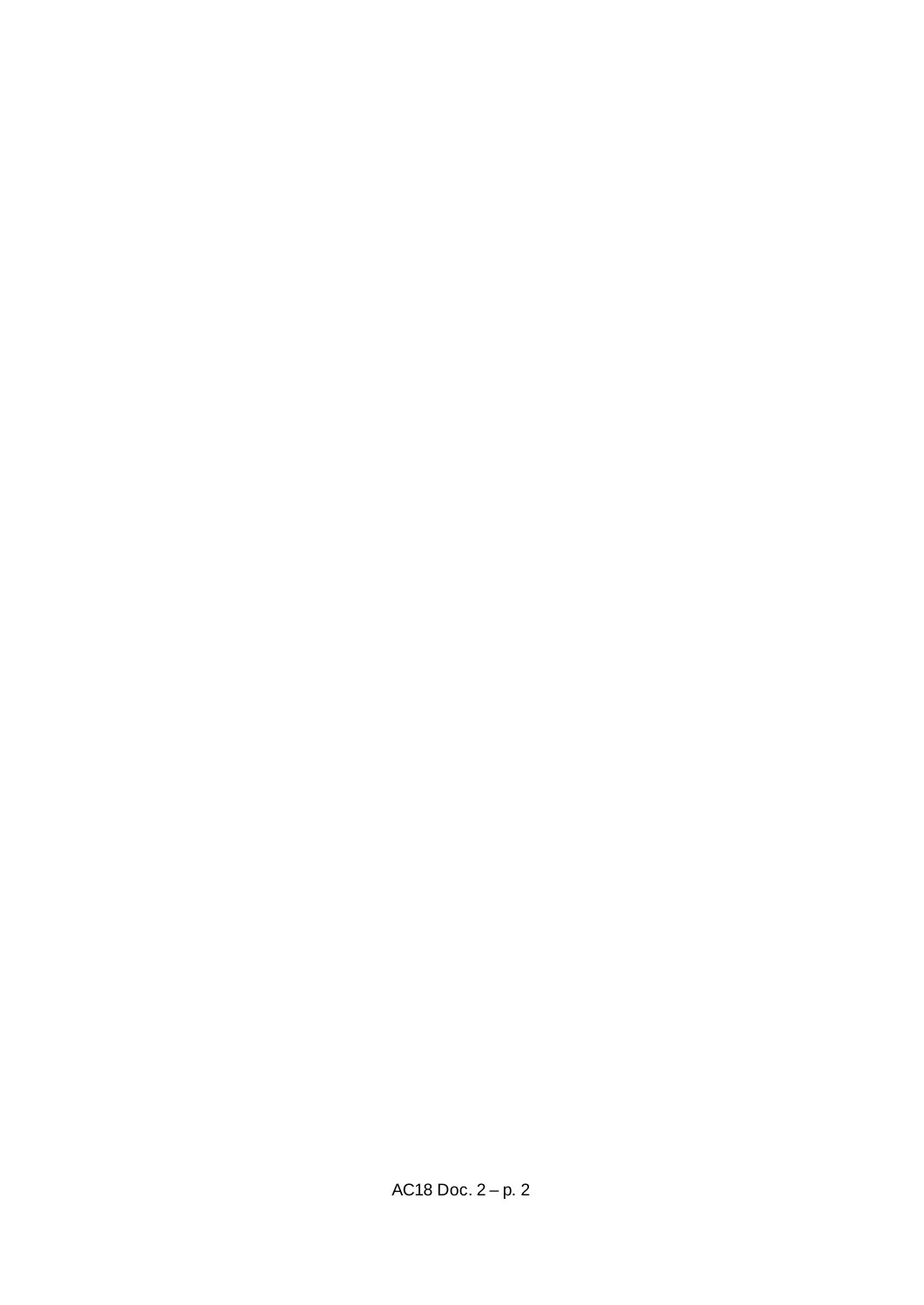Annex

# RULES OF PROCEDURE FOR MEETINGS OF THE ANIMALS COMMITTEE

## **Representation and attendance**

### Rule 1

The membership of the Committee shall consist of the regional representatives elected at each meeting of the Conference of the Parties.

# Rule 2

If a member is not present at a meeting, his/her alternate shall be entitled to represent the region as a member and to vote in his/her place*.*

### Rule 3

Only members of the Committee have the right to vote.

#### Rule 4

Parties and alternate members shall be entitled to be present at meetings of the Committee as observers who shall have the right to participate but not to vote.

#### Rule 5

All observers should inform the Secretariat of their intention to participate in a meeting at least four weeks in advance*.*

#### Rule 6

The Chairman may invite any other person or a representative of any country or organization to participate in meetings of the Committee as an observer without the right to vote.

#### **Credentials**

#### Rule 7

Any observer representing a Party or an organization shall, before making any intervention in a meeting, have been granted powers by a proper authority enabling him or her to represent the Party or organization at the meeting.

# **Officers**

#### Rule 8

After election of the members at each regular meeting of the Conference of the Parties or at the beginning of the first meeting of the Committee thereafter, the members of the Committee shall elect the Chairman and the Vice-Chairman.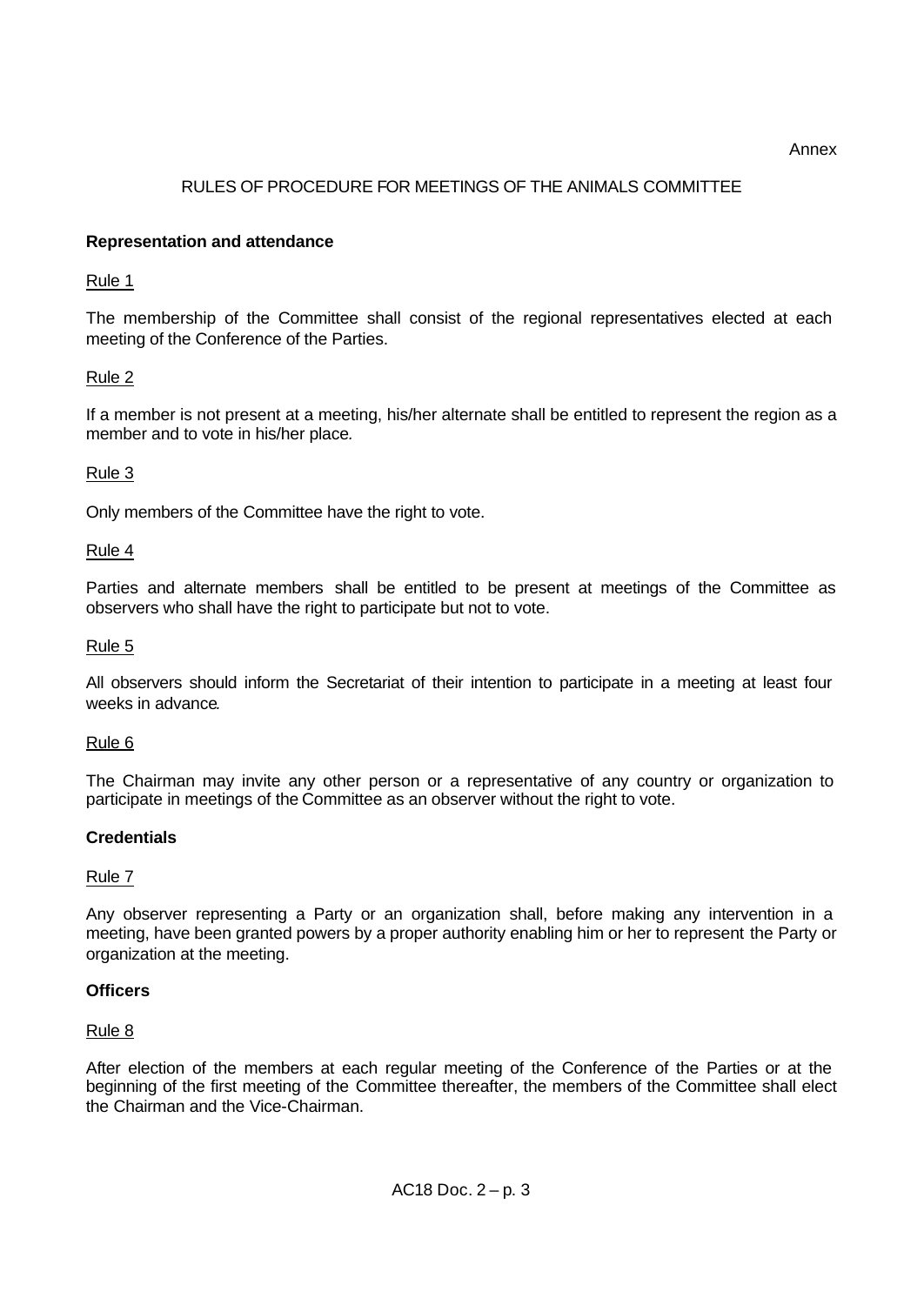# Rule 9

The Chairman shall preside at meetings of the Committee, approve the provisional agenda prepared by the Secretariat and maintain liaison with other Committees between meetings of the Committee. He/she shall represent the Committee and the Parties as required within the limits of the Committee's mandate, and shall carry out such other functions as may be entrusted to him/her by the Committee and the Standing Committee.

# Rule 10

The Vice-Chairman shall assist the Chairman in his/her functions, and shall act on his/her behalf at meetings in the absence of the Chairman.

# Rule 11

The Secretariat of the Convention shall service and act as secretary for meetings of the Committee. However, in the event of a closed session, the meeting shall provide for its own rapporteur, if needed.

# **Meetings**

# Rule 12

The Committee shall normally meet at least once every year.

# Rule 13

Meetings of the Committee shall be called at the request of the Chairman or of a simple majority of the members.

# Rule 14

The time and place of meetings shall be determined by the Chairman.

# Rule 15

Notice of meetings shall normally be given by the Secretariat at least 105 days, and in case of emergency meetings at least 14 days, in advance of the meeting.

# Rule 16

Documents to be considered at a meeting shall normally be provided to the Secretariat by Parties only, or by members of the Committee. These documents should also be submitted to the Chairman and the Regional Representative(s) of the Party concerned.

# Rule 17

Non-governmental organizations may provide documents through the CITES Authorities of the Party where they are located. However, international non-governmental organizations, recognized under the provisions applied at meetings of the Conference of the Parties, may send documents to the CITES Secretariat. In both cases the decision to distribute these documents shall be taken by the Secretariat in consultation with the Chairman. These documents should also be submitted to the Chairman and the Regional Representative(s) of the Party concerned*.*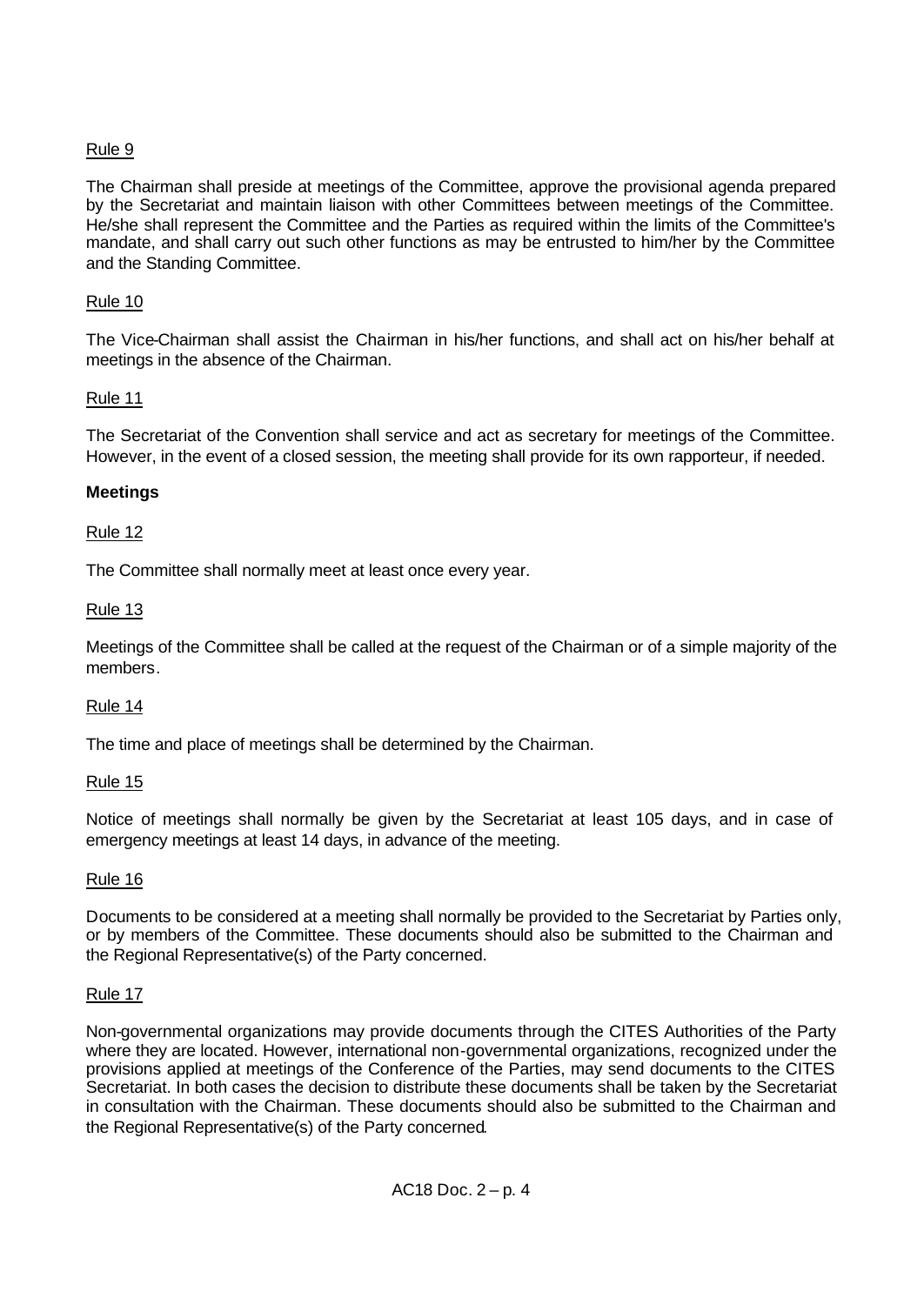# Rule 18

Documents to be considered by the Committee shall normally be provided to the Secretariat at least 90 days before the meeting where they are to be discussed.

# Rule 19

All documents submitted by the Secretariat or to the Secretariat by a Party, or submitted by an observer at the request of the Chairman, shall be placed on the Secretariat's website as soon as possible after they are received in the original language in which they have been submitted. The Secretariat shall distribute printed documents for any meeting at least 45 days before the proposed date of the meeting where they are to be discussed. The documents shall be provided to all members and alternate members of the Committee, to all Parties that may be directly affected by any discussion of the documents and to all Parties that have informed the Secretariat of their intention to be represented at the meeting.

### Rule 20

A quorum for a meeting shall consist of six members from at least four regions. No decision shall be taken at a meeting in the absence of a quorum.

### Rule 21

Decisions of the Committee shall be taken by consensus unless a vote is requested by the Chairman or by members from two regions.

#### Rule 22

In the case of a vote, the decision of the Committee shall be taken by a simple majority of the members voting. In the case of a tie, the vote of the Chairman shall be decisive.

#### Rule 23

At the request of the Chairman or of any member the Committee shall decide by a vote whether the discussion of any particular subject shall be held in closed session; any such vote shall be decided by a simple majority. Parties and alternates present at the meeting as observers shall be entitled to be present at closed sessions.

#### Rule 24

A concise executive summary of the decisions of the Committee shall be prepared by the Secretary before the closure of each meeting of the Committee.

#### Rule 25

A summary record of each meeting shall be prepared by the Secretary and sent to the Parties represented at the meeting within 120 days. The Secretary shall take into account the comments received within 20 days of the circulation and shall communicate the final summary record to all Parties after it is approved by the Chairman.

#### Rule 26

The working languages of the meetings of the Committee shall be English, French and Spanish.